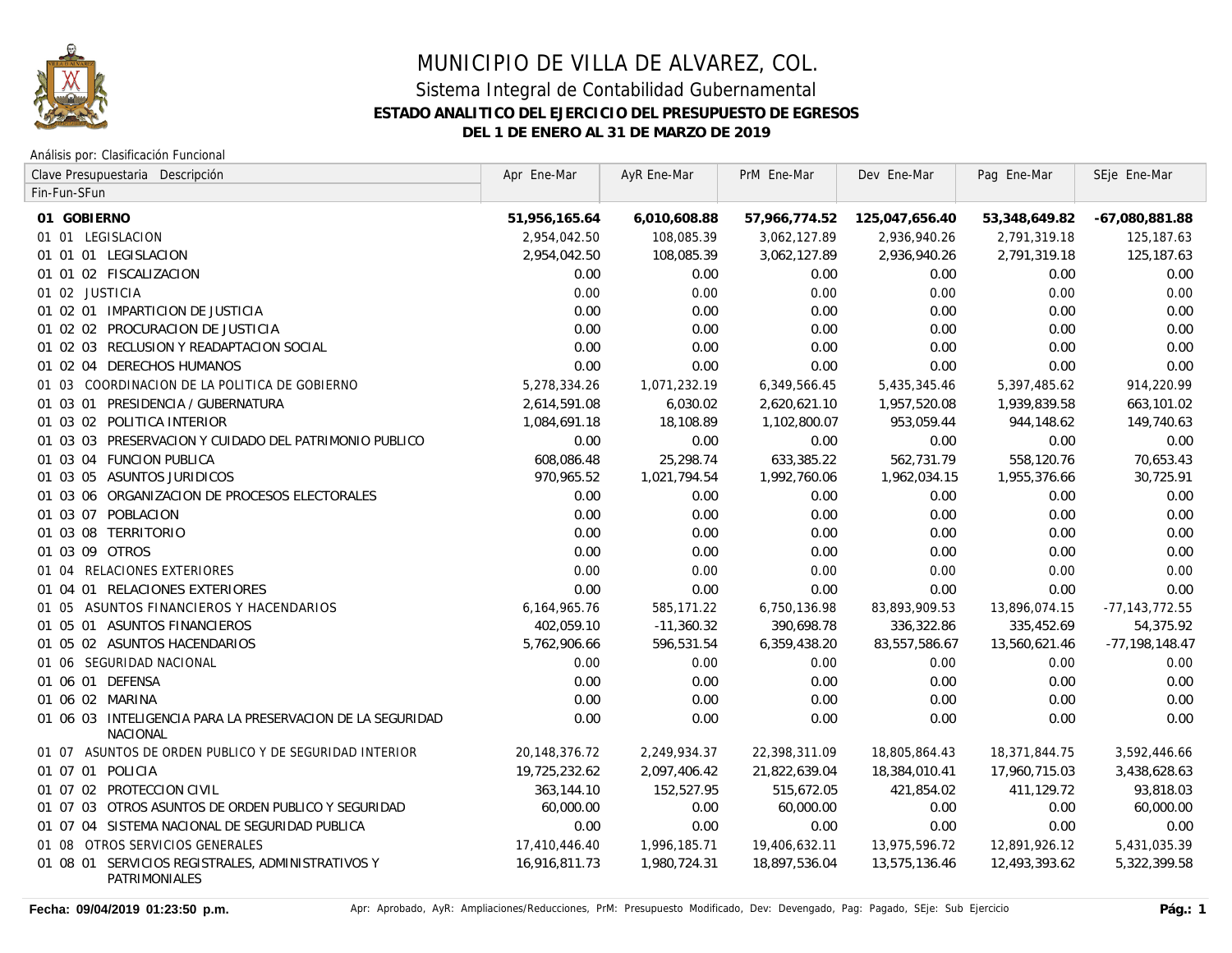

Análisis por: Clasificación Funcional

| Clave Presupuestaria Descripción                                     | Apr Ene-Mar   | AyR Ene-Mar  | PrM Ene-Mar   | Dev Ene-Mar   | Pag Ene-Mar   | SEje Ene-Mar |
|----------------------------------------------------------------------|---------------|--------------|---------------|---------------|---------------|--------------|
| Fin-Fun-SFun                                                         |               |              |               |               |               |              |
| 01 08 02 SERVICIOS ESTADISTICOS                                      | 0.00          | 0.00         | 0.00          | 0.00          | 0.00          | 0.00         |
| 01 08 03 SERVICIOS DE COMUNICACION Y MEDIOS                          | 493,634.67    | 15,461.40    | 509,096.07    | 400,460.26    | 398,532.50    | 108,635.81   |
| 01 08 04 ACCESO A LA INFORMACION PUBLICA GUBERNAMENTAL               | 0.00          | 0.00         | 0.00          | 0.00          | 0.00          | 0.00         |
| 01 08 05 OTROS                                                       | 0.00          | 0.00         | 0.00          | 0.00          | 0.00          | 0.00         |
| 02 DESARROLLO SOCIAL                                                 | 53,453,887.68 | 5,482,891.30 | 58,936,778.98 | 49,873,961.57 | 48,398,586.10 | 9,062,817.41 |
| 02 01 PROTECCION AMBIENTAL                                           | 19,505,132.07 | 365,921.89   | 19,871,053.96 | 15,723,670.88 | 14,899,883.12 | 4,147,383.08 |
| 02 01 01 ORDENACION DE DESECHOS                                      | 15,375,601.24 | 318,516.00   | 15,694,117.24 | 12,407,695.04 | 11,689,969.93 | 3,286,422.20 |
| 02 01 02 ADMINISTRACION DEL AGUA                                     | 0.00          | 0.00         | 0.00          | 0.00          | 0.00          | 0.00         |
| 02 01 03 ORDENACION DE AGUAS RESIDUALES, DRENAJE Y<br>ALCANTARILLADO | 0.00          | 0.00         | 0.00          | 0.00          | 0.00          | 0.00         |
| 02 01 04 REDUCCION DE LA CONTAMINACION                               | 0.00          | 0.00         | 0.00          | 0.00          | 0.00          | 0.00         |
| 02 01 05 PROTECCION DE LA DIVERSIDAD BIOLOGICA Y DEL PAISAJE         | 4,129,530.83  | 47,405.89    | 4,176,936.72  | 3,315,975.84  | 3,209,913.19  | 860,960.88   |
| 02 01 06 OTROS DE PROTECCION AMBIENTAL                               | 0.00          | 0.00         | 0.00          | 0.00          | 0.00          | 0.00         |
| 02 02 VIVIENDA Y SERVICIOS A LA COMUNIDAD                            | 16,794,673.82 | 3,795,255.60 | 20,589,929.42 | 18,135,998.09 | 17,848,825.90 | 2,453,931.33 |
| 02 02 01 URBANIZACION                                                | 7,881,647.66  | 18,605.00    | 7,900,252.66  | 6,357,220.45  | 6,205,027.92  | 1,543,032.21 |
| 02 02 02 DESARROLLO COMUNITARIO                                      | 1,945,111.35  | 222,697.95   | 2,167,809.30  | 1,793,372.84  | 1,783,907.30  | 374,436.46   |
| 02 02 03 ABASTECIMIENTO DE AGUA                                      | 0.00          | 0.00         | 0.00          | 0.00          | 0.00          | 0.00         |
| 02 02 04 ALUMBRADO PUBLICO                                           | 6,251,009.35  | 3,641,111.72 | 9,892,121.07  | 9,748,663.76  | 9,623,149.64  | 143,457.31   |
| 02 02 05 VIVIENDA                                                    | 0.00          | 0.00         | 0.00          | 0.00          | 0.00          | 0.00         |
| 02 02 06 SERVICIOS COMUNALES                                         | 716,905.46    | $-87,159.07$ | 629,746.39    | 236,741.04    | 236,741.04    | 393,005.35   |
| 02 02 07 DESARROLLO REGIONAL                                         | 0.00          | 0.00         | 0.00          | 0.00          | 0.00          | 0.00         |
| 02 03 SALUD                                                          | 0.00          | 0.00         | 0.00          | 0.00          | 0.00          | 0.00         |
| 02 03 01 PRESTACION DE SERVICIOS DE SALUD A LA COMUNIDAD             | 0.00          | 0.00         | 0.00          | 0.00          | 0.00          | 0.00         |
| 02 03 02 PRESTACION DE SERVICIOS DE SALUD A LA PERSONA               | 0.00          | 0.00         | 0.00          | 0.00          | 0.00          | 0.00         |
| 02 03 03 GENERACION DE RECURSOS PARA LA SALUD                        | 0.00          | 0.00         | 0.00          | 0.00          | 0.00          | 0.00         |
| 02 03 04 RECTORIA DEL SISTEMA DE SALUD                               | 0.00          | 0.00         | 0.00          | 0.00          | 0.00          | 0.00         |
| 02 03 05 PROTECCION SOCIAL EN SALUD                                  | 0.00          | 0.00         | 0.00          | 0.00          | 0.00          | 0.00         |
| 02 04 RECREACION, CULTURA Y OTRAS MANIFESTACIONES SOCIALES           | 3,221,119.09  | 77,536.58    | 3,298,655.67  | 2,781,409.64  | 2,615,730.95  | 517,246.03   |
| DEPORTE Y RECREACION<br>02 04 01                                     | 1,370,734.88  | 61,374.27    | 1,432,109.15  | 1,071,207.25  | 976,105.73    | 360,901.90   |
| 02 04 02 CULTURA                                                     | 1,850,384.21  | 16,162.31    | 1,866,546.52  | 1,710,202.39  | 1,639,625.22  | 156,344.13   |
| 02 04 03 RADIO, TELEVISION Y EDITORIALES                             | 0.00          | 0.00         | 0.00          | 0.00          | 0.00          | 0.00         |
| 02 04 04 ASUNTOS RELIGIOSOS Y OTRAS MANIFESTACIONES SOCIALES         | 0.00          | 0.00         | 0.00          | 0.00          | 0.00          | 0.00         |
| 02 05 EDUCACION                                                      | 0.00          | 0.00         | 0.00          | 0.00          | 0.00          | 0.00         |
| 02 05 01 EDUCACION BASICA                                            | 0.00          | 0.00         | 0.00          | 0.00          | 0.00          | 0.00         |
| 02 05 02 EDUCACION MEDIA SUPERIOR                                    | 0.00          | 0.00         | 0.00          | 0.00          | 0.00          | 0.00         |
| 02 05 03 EDUCACION SUPERIOR                                          | 0.00          | 0.00         | 0.00          | 0.00          | 0.00          | 0.00         |
| 02  05  04  POSGRADO                                                 | 0.00          | 0.00         | 0.00          | 0.00          | 0.00          | 0.00         |

Fecha: 09/04/2019 01:23:50 p.m. **Aprichationes**/Reducciones/Reducciones, PrM: Presupuesto Modificado, Dev: Devengado, Pag: Pagado, SEje: Sub Ejercicio Pág.: 2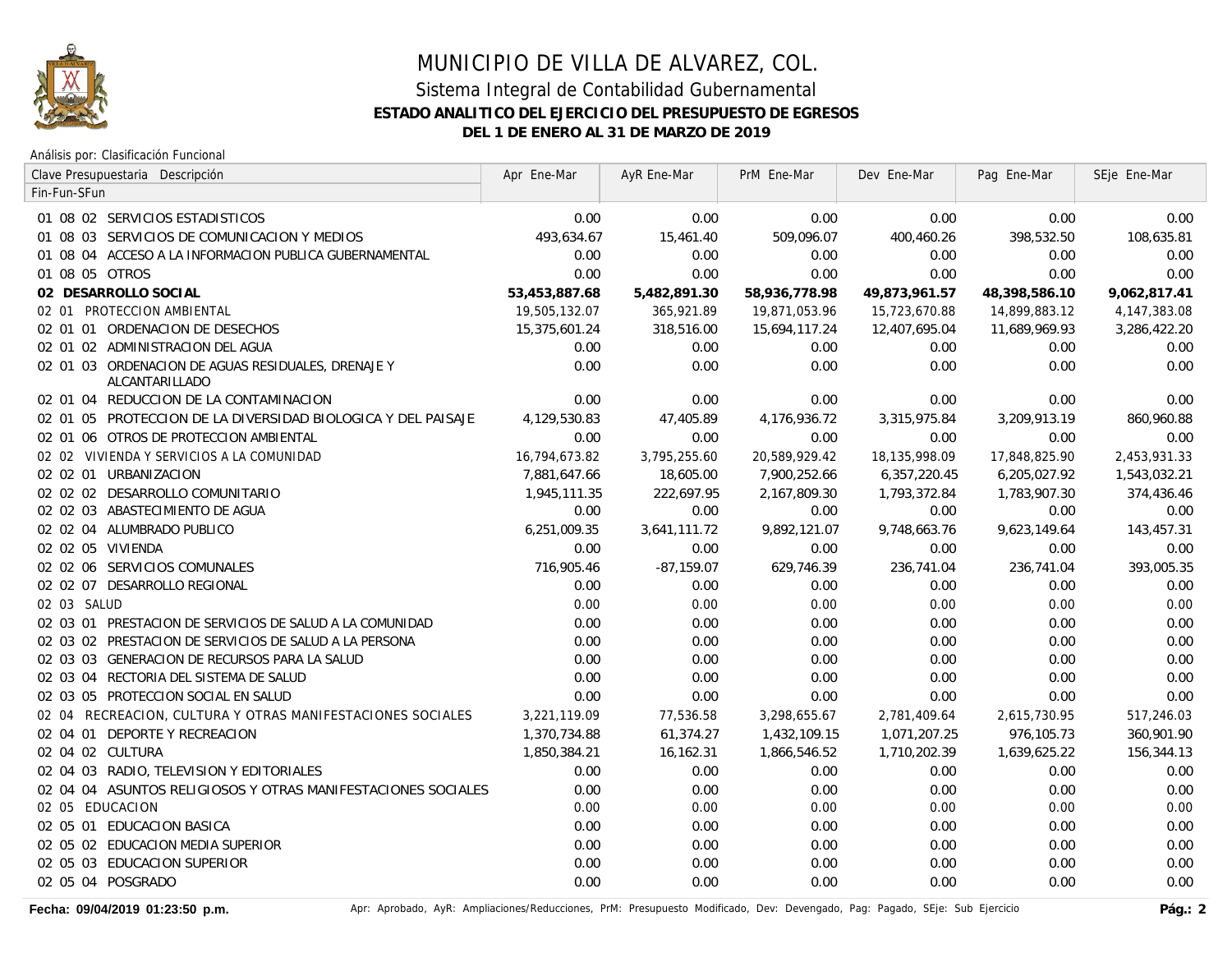

Análisis por: Clasificación Funcional

| Clave Presupuestaria Descripción                                                       | Apr Ene-Mar   | AyR Ene-Mar  | PrM Ene-Mar   | Dev Ene-Mar   | Pag Ene-Mar   | SEje Ene-Mar |
|----------------------------------------------------------------------------------------|---------------|--------------|---------------|---------------|---------------|--------------|
| Fin-Fun-SFun                                                                           |               |              |               |               |               |              |
| 02 05 05 EDUCACION PARA ADULTOS                                                        | 0.00          | 0.00         | 0.00          | 0.00          | 0.00          | 0.00         |
| 02 05 06 OTROS SERVICIOS EDUCATIVOS Y ACTIVIDADES INHERENTES                           | 0.00          | 0.00         | 0.00          | 0.00          | 0.00          | 0.00         |
| 02 06 PROTECCION SOCIAL                                                                | 13,932,962.70 | 1,244,177.23 | 15,177,139.93 | 13,232,882.96 | 13,034,146.13 | 1,944,256.97 |
| 02 06 01 ENFERMEDAD E INCAPACIDAD                                                      | 0.00          | 0.00         | 0.00          | 0.00          | 0.00          | 0.00         |
| 02 06 02 EDAD AVANZADA                                                                 | 8,890,940.97  | 787,869.60   | 9,678,810.57  | 8,190,861.27  | 7,992,124.44  | 1,487,949.30 |
| 02 06 03 FAMILIA E HIJOS                                                               | 5,042,021.73  | 456,307.63   | 5,498,329.36  | 5,042,021.69  | 5,042,021.69  | 456,307.67   |
| 02 06 04 DESEMPLEO                                                                     | 0.00          | 0.00         | 0.00          | 0.00          | 0.00          | 0.00         |
| 02 06 05 ALIMENTACION Y NUTRICION                                                      | 0.00          | 0.00         | 0.00          | 0.00          | 0.00          | 0.00         |
| 02 06 06 APOYO SOCIAL PARA LA VIVIENDA                                                 | 0.00          | 0.00         | 0.00          | 0.00          | 0.00          | 0.00         |
| 02 06 07 INDIGENAS                                                                     | 0.00          | 0.00         | 0.00          | 0.00          | 0.00          | 0.00         |
| 02 06 08 OTROS GRUPOS VULNERABLES                                                      | 0.00          | 0.00         | 0.00          | 0.00          | 0.00          | 0.00         |
| 02 06 09 OTROS DE SEGURIDAD SOCIAL Y ASISTENCIA SOCIAL                                 | 0.00          | 0.00         | 0.00          | 0.00          | 0.00          | 0.00         |
| 02 07 OTROS ASUNTOS SOCIALES                                                           | 0.00          | 0.00         | 0.00          | 0.00          | 0.00          | 0.00         |
| 02 07 01 OTROS ASUNTOS SOCIALES                                                        | 0.00          | 0.00         | 0.00          | 0.00          | 0.00          | 0.00         |
| 03 DESARROLLO ECONOMICO                                                                | 6,382,824.39  | $-11,708.25$ | 6,371,116.14  | 2,245,373.94  | 2,159,119.80  | 4,125,742.20 |
| 03 01 ASUNTOS ECONOMICOS, COMERCIALES Y LABORALES EN GENERAL                           | 250,987.81    | 9,492.92     | 260,480.73    | 202,997.30    | 202,250.74    | 57,483.43    |
| 03 01 01 ASUNTOS ECONOMICOS Y COMERCIALES EN GENERAL                                   | 250,987.81    | 9,492.92     | 260,480.73    | 202,997.30    | 202,250.74    | 57,483.43    |
| 03 01 02 ASUNTOS LABORALES GENERALES                                                   | 0.00          | 0.00         | 0.00          | 0.00          | 0.00          | 0.00         |
| 03 02 AGROPECUARIA, SILVICULTURA, PESCA Y CAZA                                         | 0.00          | 0.00         | 0.00          | 0.00          | 0.00          | 0.00         |
| 03 02 01 AGROPECUARIA                                                                  | 0.00          | 0.00         | 0.00          | 0.00          | 0.00          | 0.00         |
| 03 02 02 SILVICULTURA                                                                  | 0.00          | 0.00         | 0.00          | 0.00          | 0.00          | 0.00         |
| 03 02 03 ACUACULTURA, PESCA Y CAZA                                                     | 0.00          | 0.00         | 0.00          | 0.00          | 0.00          | 0.00         |
| 03 02 04 AGROINDUSTRIAL                                                                | 0.00          | 0.00         | 0.00          | 0.00          | 0.00          | 0.00         |
| 03 02 05 HIDROAGRICOLA                                                                 | 0.00          | 0.00         | 0.00          | 0.00          | 0.00          | 0.00         |
| 03 02 06 APOYO FINANCIERO A LA BANCA Y SEGURO AGROPECUARIO                             | 0.00          | 0.00         | 0.00          | 0.00          | 0.00          | 0.00         |
| 03 03 COMBUSTIBLES Y ENERGIA                                                           | 0.00          | 0.00         | 0.00          | 0.00          | 0.00          | 0.00         |
| 03 03 01 CARBON Y OTROS COMBUSTIBLES MINERALES SOLIDOS                                 | 0.00          | 0.00         | 0.00          | 0.00          | 0.00          | 0.00         |
| 03 03 02 PETROLEO Y GAS NATURAL (HIDROCARBUROS)                                        | 0.00          | 0.00         | 0.00          | 0.00          | 0.00          | 0.00         |
| 03 03 03 COMBUSTIBLES NUCLEARES                                                        | 0.00          | 0.00         | 0.00          | 0.00          | 0.00          | 0.00         |
| 03 03 04 OTROS COMBUSTIBLES                                                            | 0.00          | 0.00         | 0.00          | 0.00          | 0.00          | 0.00         |
| 03 03 05 ELECTRICIDAD                                                                  | 0.00          | 0.00         | 0.00          | 0.00          | 0.00          | 0.00         |
| 03 03 06 ENERGIA NO ELECTRICA                                                          | 0.00          | 0.00         | 0.00          | 0.00          | 0.00          | 0.00         |
| 03 04 MINERIA, MANUFACTURAS Y CONSTRUCCION                                             | 3,432,140.25  | 0.00         | 3,432,140.25  | 0.00          | 0.00          | 3,432,140.25 |
| 03 04 01 EXTRACCION DE RECURSOS MINERALES EXCEPTO LOS<br><b>COMBUSTIBLES MINERALES</b> | 0.00          | 0.00         | 0.00          | 0.00          | 0.00          | 0.00         |
| 03 04 02 MANUFACTURAS                                                                  | 0.00          | 0.00         | 0.00          | 0.00          | 0.00          | 0.00         |
| 03 04 03 CONSTRUCCION                                                                  | 3,432,140.25  | 0.00         | 3,432,140.25  | 0.00          | 0.00          | 3,432,140.25 |

Fecha: 09/04/2019 01:23:50 p.m. **Aprichationes Aprichationes/Reducciones**, PrM: Presupuesto Modificado, Dev: Devengado, Pag: Pagado, SEje: Sub Ejercicio Pág.: 3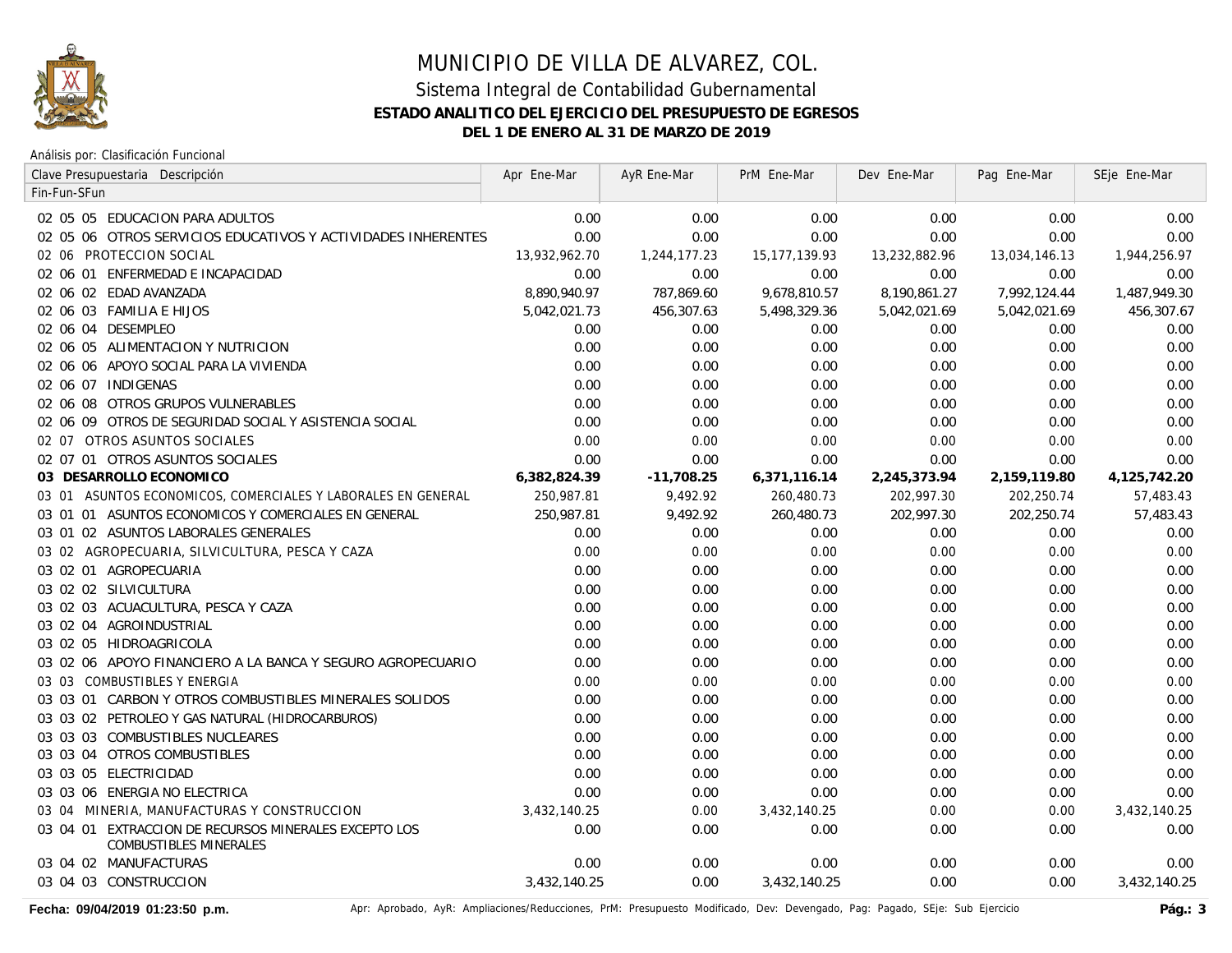

Análisis por: Clasificación Funcional

| Clave Presupuestaria Descripción                                                                       | Apr Ene-Mar  | AyR Ene-Mar  | PrM Ene-Mar  | Dev Ene-Mar  | Pag Ene-Mar  | SEje Ene-Mar |
|--------------------------------------------------------------------------------------------------------|--------------|--------------|--------------|--------------|--------------|--------------|
| Fin-Fun-SFun                                                                                           |              |              |              |              |              |              |
| 03 05 TRANSPORTE                                                                                       | 0.00         | 0.00         | 0.00         | 0.00         | 0.00         | 0.00         |
| 03 05 01 TRANSPORTE POR CARRETERA                                                                      | 0.00         | 0.00         | 0.00         | 0.00         | 0.00         | 0.00         |
| 03 05 02 TRANSPORTE POR AGUA Y PUERTOS                                                                 | 0.00         | 0.00         | 0.00         | 0.00         | 0.00         | 0.00         |
| 03 05 03 TRANSPORTE POR FERROCARRIL                                                                    | 0.00         | 0.00         | 0.00         | 0.00         | 0.00         | 0.00         |
| 03 05 04 TRANSPORTE AEREO                                                                              | 0.00         | 0.00         | 0.00         | 0.00         | 0.00         | 0.00         |
| 03 05 05 TRANSPORTE POR OLEODUCTOS Y GASODUCTOS Y OTROS<br>SISTEMAS DE TRASNPORTE                      | 0.00         | 0.00         | 0.00         | 0.00         | 0.00         | 0.00         |
| 03 05 06 OTROS RELACIONADOS CON TRANSPORTE                                                             | 0.00         | 0.00         | 0.00         | 0.00         | 0.00         | 0.00         |
| 03 06 COMUNICACIONES                                                                                   | 0.00         | 0.00         | 0.00         | 0.00         | 0.00         | 0.00         |
| 03 06 01 COMUNICACIONES                                                                                | 0.00         | 0.00         | 0.00         | 0.00         | 0.00         | 0.00         |
| 03 07 TURISMO                                                                                          | 106,705.94   | 9,849.35     | 116,555.29   | 96,152.13    | 96,043.05    | 20,403.16    |
| 03 07 01 TURISMO                                                                                       | 106,705.94   | 9,849.35     | 116,555.29   | 96,152.13    | 96,043.05    | 20,403.16    |
| 03 07 02 HOTELES Y RESTAURANTES                                                                        | 0.00         | 0.00         | 0.00         | 0.00         | 0.00         | 0.00         |
| 03 08 CIENCIA, TECNOLOGIA E INNOVACION                                                                 | 1,379,625.71 | $-65,850.25$ | 1,313,775.46 | 844,961.03   | 796,717.85   | 468,814.43   |
| 03 08 01 INVESTIGACION CIENTIFICA                                                                      | 0.00         | 0.00         | 0.00         | 0.00         | 0.00         | 0.00         |
| 03 08 02 DESARROLLO TECNOLOGICO                                                                        | 0.00         | 0.00         | 0.00         | 0.00         | 0.00         | 0.00         |
| 03 08 03 SERVICIOS CIENTIFICOS Y TECNOLOGICOS                                                          | 0.00         | 0.00         | 0.00         | 0.00         | 0.00         | 0.00         |
| 03 08 04 INNOVACION                                                                                    | 1,379,625.71 | $-65,850.25$ | 1,313,775.46 | 844,961.03   | 796,717.85   | 468,814.43   |
| 03 09 OTRAS INDUSTRIAS Y OTROS ASUNTOS ECONOMICOS                                                      | 1,213,364.68 | 34,799.73    | 1,248,164.41 | 1,101,263.48 | 1,064,108.16 | 146,900.93   |
| 03 09 01 COMERCIO, DISTRIBUCION, ALMACENAMIENTO Y DEPOSITO                                             | 1,213,364.68 | 34,799.73    | 1,248,164.41 | 1,101,263.48 | 1,064,108.16 | 146,900.93   |
| 03 09 02 OTRAS INDUSTRIAS                                                                              | 0.00         | 0.00         | 0.00         | 0.00         | 0.00         | 0.00         |
| 03 09 03 OTROS ASUNTOS ECONOMICOS                                                                      | 0.00         | 0.00         | 0.00         | 0.00         | 0.00         | 0.00         |
| 04 OTRAS NO CLASIFICADAS EN FUNCIONES ANTERIORES                                                       | 0.00         | 0.00         | 0.00         | 0.00         | 0.00         | 0.00         |
| 04 01 TRANSACCIONES DE LA DEUDA PUBLICA / COSTO FINANCIERO DE<br><b>LA DEUDA</b>                       | 0.00         | 0.00         | 0.00         | 0.00         | 0.00         | 0.00         |
| 04 01 01 DEUDA PUBLICA INTERNA                                                                         | 0.00         | 0.00         | 0.00         | 0.00         | 0.00         | 0.00         |
| 04 01 02 DEUDA PUBLICA EXTERNA                                                                         | 0.00         | 0.00         | 0.00         | 0.00         | 0.00         | 0.00         |
| 04 02 TRANSFERENCIAS, PARTICIPACIONES Y APORTACIONES ENTRE<br>DIFERENTES NIVELES Y ORDENES DE GOBIERNO | 0.00         | 0.00         | 0.00         | 0.00         | 0.00         | 0.00         |
| 04 02 01 TRANSFERENCIAS ENTRE DIFERENTES NIVELES Y ORDENES DE<br><b>GOBIERNO</b>                       | 0.00         | 0.00         | 0.00         | 0.00         | 0.00         | 0.00         |
| 04 02 02 PARTICIPACIONES ENTRE DIFERENTES NIVELES Y ORDENES DE<br><b>GOBIERNO</b>                      | 0.00         | 0.00         | 0.00         | 0.00         | 0.00         | 0.00         |
| 04 02 03 APORTACIONES ENTRE DIFERENTES NIVELES Y ORDENES DE<br><b>GOBIERNO</b>                         | 0.00         | 0.00         | 0.00         | 0.00         | 0.00         | 0.00         |
| 04 03 SANEAMIENTO DEL SISTEMA FINANCIERO                                                               | 0.00         | 0.00         | 0.00         | 0.00         | 0.00         | 0.00         |
| 04 03 01 SANEAMIENTO DEL SISTEMA FINANCIERO                                                            | 0.00         | 0.00         | 0.00         | 0.00         | 0.00         | 0.00         |
| 04 03 02 APOYOS IPAB                                                                                   | 0.00         | 0.00         | 0.00         | 0.00         | 0.00         | 0.00         |

Fecha: 09/04/2019 01:23:50 p.m. **Aprichationes**/Reducciones/Reducciones, PrM: Presupuesto Modificado, Dev: Devengado, Pag: Pagado, SEje: Sub Ejercicio Pág.: 4